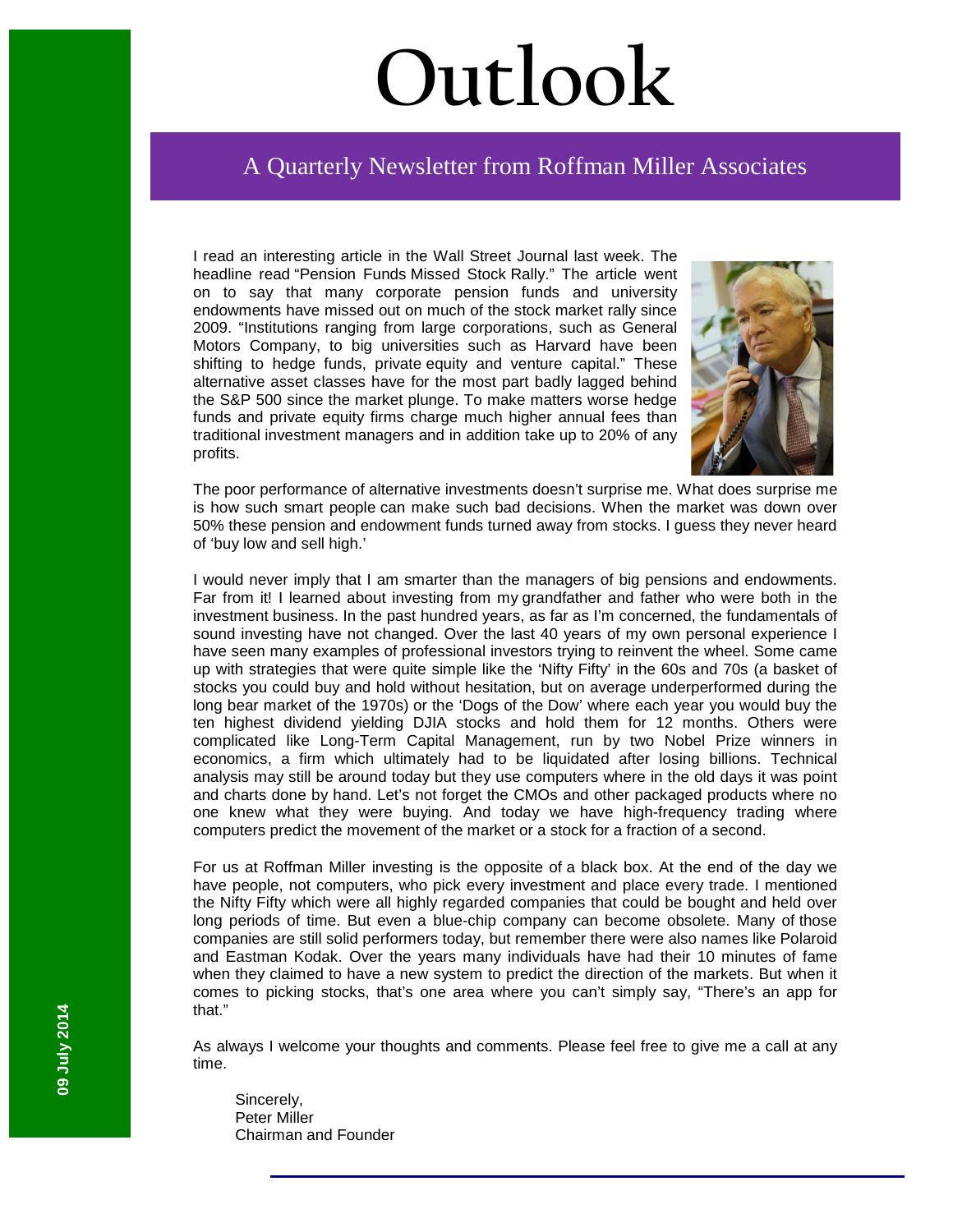# **Buybacks: Increasing Shareholder Value**

"Effective capital allocators are managers who excel at deploying firms' resources to earn the best possible returns for shareholders. This is important because as investors, we think of shares as pieces of a business. We therefore buy shares in the hope that managers will use our money effectively to drive up profits and thereby cause share prices to rise. This is why we pay attention to firms' Return on Equity and Return on Capital Employed." **Warren Buffett** 



Warren Buffett believes that capital allocation is the most important job of a CEO. At Roffman Miller we share this view. There are many ways to allocate capital. Two of our favorite ways are dividend increases and share repurchases a.k.a. stock buybacks. I've written about the value of dividend increases in our October 2013 Newsletter so today I'll write about stock buybacks. When a company decides to buyback its own stock, it's reducing the number of shares outstanding in the marketplace. Doing so increases the percentage ownership for the remaining shareholders and increases the per share value of the stock. A good management team will aggressively purchase its stock when it believes the shares are undervalued in the marketplace. Even with the market currently trading at new highs there has been an enormous amount of buyback activity. In fact over the past 12 months there has been over \$534 billion in S&P 500 share repurchases.

During the first quarter of 2014 we've seen buybacks grow by 50% year-over-year - total buybacks from January through March equaled \$154.5 billion. This astonishing repurchase activity was led by the largest of all companies: Apple. In fact, Apple purchased more than \$18 billion in company stock during the first quarter of 2014. This was the largest quarterly share buyback for Apple since 2005. In the most recent earnings call CEO Tim Cook said that the "current stock price does not reflect the full value of the company."

| <b>Top S&amp;P Company</b><br><b>Buybacks</b> | 1 <sup>st</sup> Quarter 2014<br><b>Buyback</b> | 1 Year Total<br>Return | % Change in<br><b>Shares</b><br>(Quarter) |
|-----------------------------------------------|------------------------------------------------|------------------------|-------------------------------------------|
| Apple                                         | \$18.55 billion                                | 52.8%                  | (3.4%)                                    |
| <b>IBM</b>                                    | \$8.32 billion                                 | (8.3%)                 | $(4.0\%)$                                 |
| Exxon Mobil                                   | \$3.86 billion                                 | 15.0%                  | (0.9%                                     |
| <b>FedEx Corporation</b>                      | \$2.79 billion                                 | 43.3%                  | 0.0%                                      |
| <b>Boeing</b>                                 | \$2.59 billion                                 | 31.1%                  | (2.2%)                                    |
| <b>S&amp;P 500</b>                            | \$154.5 billion                                | 20.6%                  | 0.1%                                      |

Source: Factset

IBM also had a very large first quarter buyback totaling more than \$8 billion. FedEx and Boeing spent more money on share repurchases during the first quarter than in any quarter in the last decade. These corporate executives

obviously see value in their share prices. Above I've included a table which lists the five largest buybacks amongst S&P 500 companies for the first quarter of 2014.

During the great recession of 2008 companies were deleveraging. They were cutting costs, paying down debt and hoarding cash. Ever since the market bottomed in March of 2009, companies have been aggressively allocating capital to both dividend increases and share repurchases. At Roffman Miller we believe that these activities will greatly enhance shareholder value over time.

Bob Hofmann President

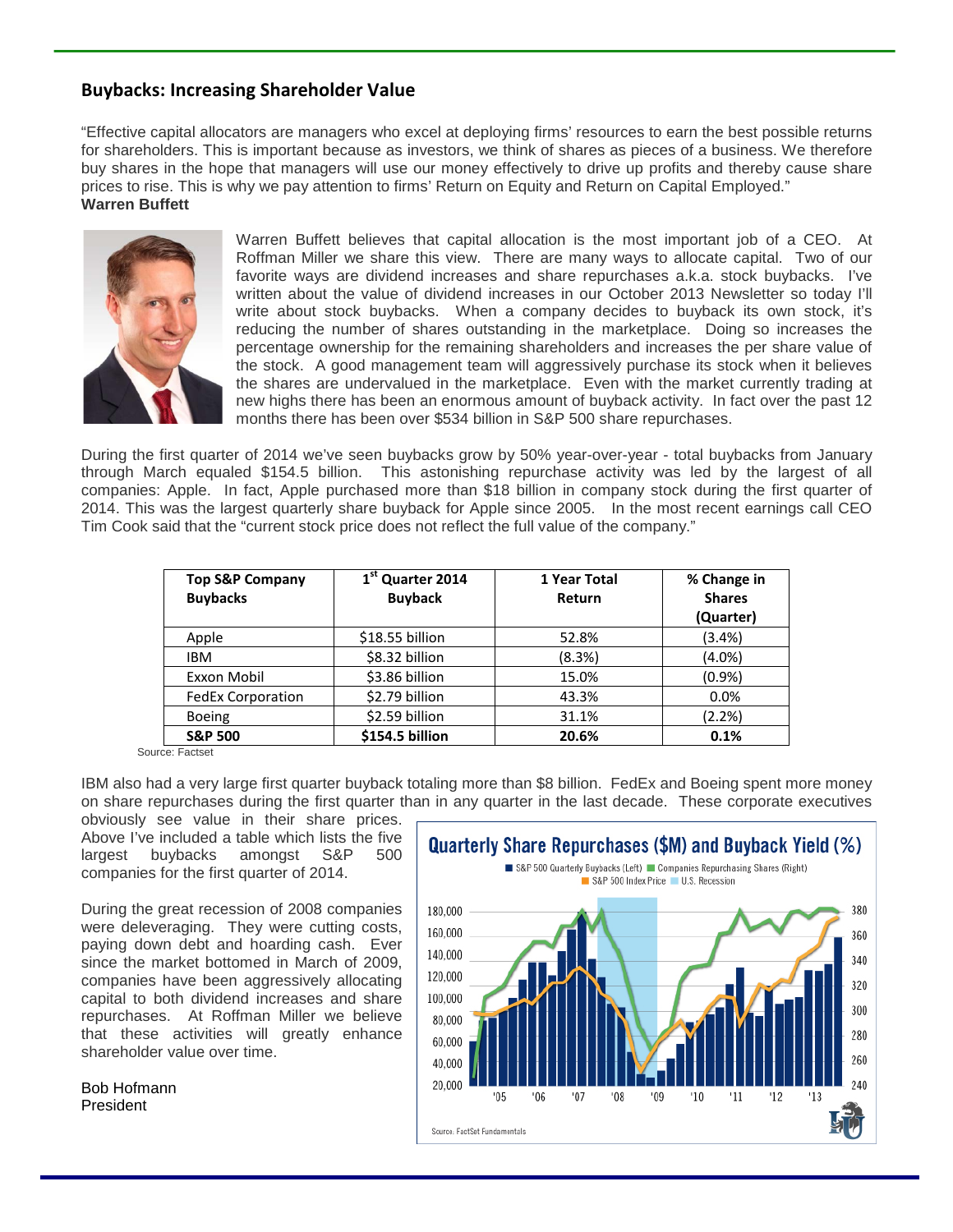# **A 'Backdoor' Roth IRA Contribution May Be Right For You**

#### By Robert A. Gottschalk, Jr, CPA

A Roth IRA is an Individual Retirement Account that offers tax-free growth and tax-free withdrawals during retirement. It can be a powerful retirement tool and should be considered when planning your strategy for retirement savings. However, there are income limitations (described below) when contributing to a Roth IRA. These limitations often discourage and exclude high wage earners from making Roth IRA contributions. With a backdoor Roth IRA contribution there is now a way of getting around this limitation and still benefitting from tax-free growth and income.

#### **Three reasons to consider implementing this strategy:**

*You already contribute to a workplace retirement plan and you are looking to save more for retirement*  Typically, the workplace retirement plan is where you should start with your retirement savings. Most employers offer at least a partial match on your contributions making this option the best. A backdoor Roth IRA would be an additional strategy if you are already maxing out on the employer sponsored plan and are looking for a way to diversify your retirement tax portfolio (pre- vs. post-tax retirement savings).

#### *Your current income level prevents you from contributing directly to a Roth IRA*

The IRS has set income limitations on direct Roth IRA contributions. The 2014 limits are:

- For single filers benefits are phased out between \$114,000 \$129,000
- For married filers benefits are phased out between \$181,000 \$191,000

If your income is higher than the upper limits you cannot contribute directly to a Roth IRA and a backdoor Roth would be an option.

#### *You do not anticipate needing the funds that will be contributed into the Roth IRA within the next five years* If you withdrawal the funds within five years of the conversion they will be subject to a 10% penalty, unless you are age 59  $\frac{1}{2}$ or older. You should only consider this strategy if you are nearly certain you will not need to touch the funds being used for at least five years.

#### **How does a backdoor Roth IRA strategy work?**

Essentially, you contribute funds to a non-deductible (i.e. after-tax), traditional IRA then quickly convert those funds to a Roth IRA. A non-deductible traditional IRA does *not* have any limitations on income; the contribution/conversion allows individuals that would not otherwise be eligible for a Roth IRA to contribute to one.

#### **What's the catch?**

In its most efficient form, the backdoor Roth contribution should not trigger any current income tax. However, one of the major drawbacks of the backdoor Roth IRA strategy is the *Pro Rata Rule*. The Pro Rata Rule states that if you already have funds in existing IRAs, then a portion of the backdoor Roth IRA conversion becomes taxable. Without going into too much detail, the more money you have in existing IRAs (SEPs and SIMPLEs included, but not 401ks) the more of your backdoor contribution is taxable and the less sense it makes.

Roth IRAs are not ideal for everyone but they should be considered when planning your retirement strategy. If you are over the age of 70 % you're ineligible to contribute to a traditional IRA and therefore you cannot utilize the backdoor Roth contribution. Also, the process cannot be automated so you would review this every year with your tax professional and implement accordingly.

Rob Gottschalk is a partner with the accounting firm Lynn, Gottschalk & Company in Bala Cynwyd, PA. The firm's expertise ranges from basic tax preparation and accounting services to more in-depth services such as audits, financial statements, and high-level tax planning and strategies.

Call (215) 687-4444 to schedule a consultation, or visit them at [www.lynngott.com](http://www.klenklaw.com/)